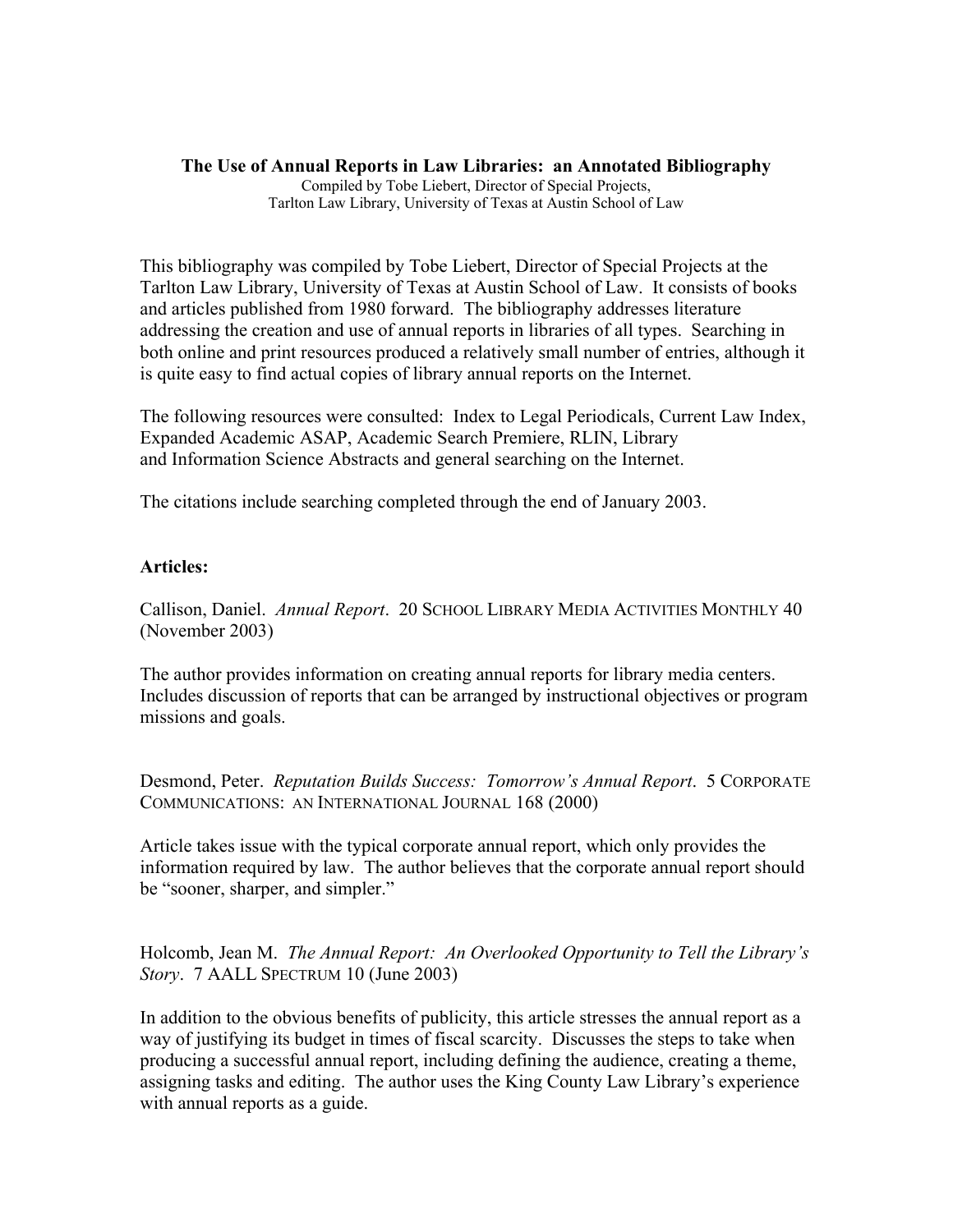Inglis, Kari. *How Did That Year Stack Up?* 53 OHIO MEDIA SPECTRUM 28 (Summer/Fall 2001)

Discusses the value of compiling an annual report for a school library. Emphasis is on libraries that serve media patrons.

Siess, Judith. *How to Write an Annual Report*. 15 ONE PERSON LIBRARY 3 (December 1998)

The author discusses the mechanics of writing an annual report for the solo librarian and the uses the report might serve.

Siess, Judith. *Have You Written Your Annual Report Yet?*. 17 ONE PERSON LIBRARY 9 (January 2001)

Provides advice to the solo librarian on how create and use an annual report for a variety of purposes, including marketing, planning and budgeting.

Strojny, Duane A. *The Annual Report: a Culmination of the Year-Long Planning Process*. 5 AALL SPECTRUM 34 (March 2001)

Discusses the use of the annual report as a product of a year-long planning process. The finished product should be both a public relations tool and a document to help in planning for the next year. The entire staff should be involved in the process of producing the report.

## **Book chapters:**

American Association of Law Libraries. State, Court, and County Law Libraries Special Interest Section. Trustees Development Committee. SOURCEBOOK FOR LAW LIBRARY GOVERNING BOARDS AND COMMITTEES (1994)

Chapter VI provides sample reports from state, county and court law libraries. There are sections on financial reporting, proposed budgets and reprints of full annual reports. The libraries featured include the Jenkins Memorial Law Library, the Social Law Library, the U.S. Sixth Circuit Court of Appeals Library System, the San Diego County Law Library, and the Merced County Law Library. This resource does not offer much in the way of analysis of the annual report, but is valuable for showing the variety of approaches that may be considered when drafting annual reports.